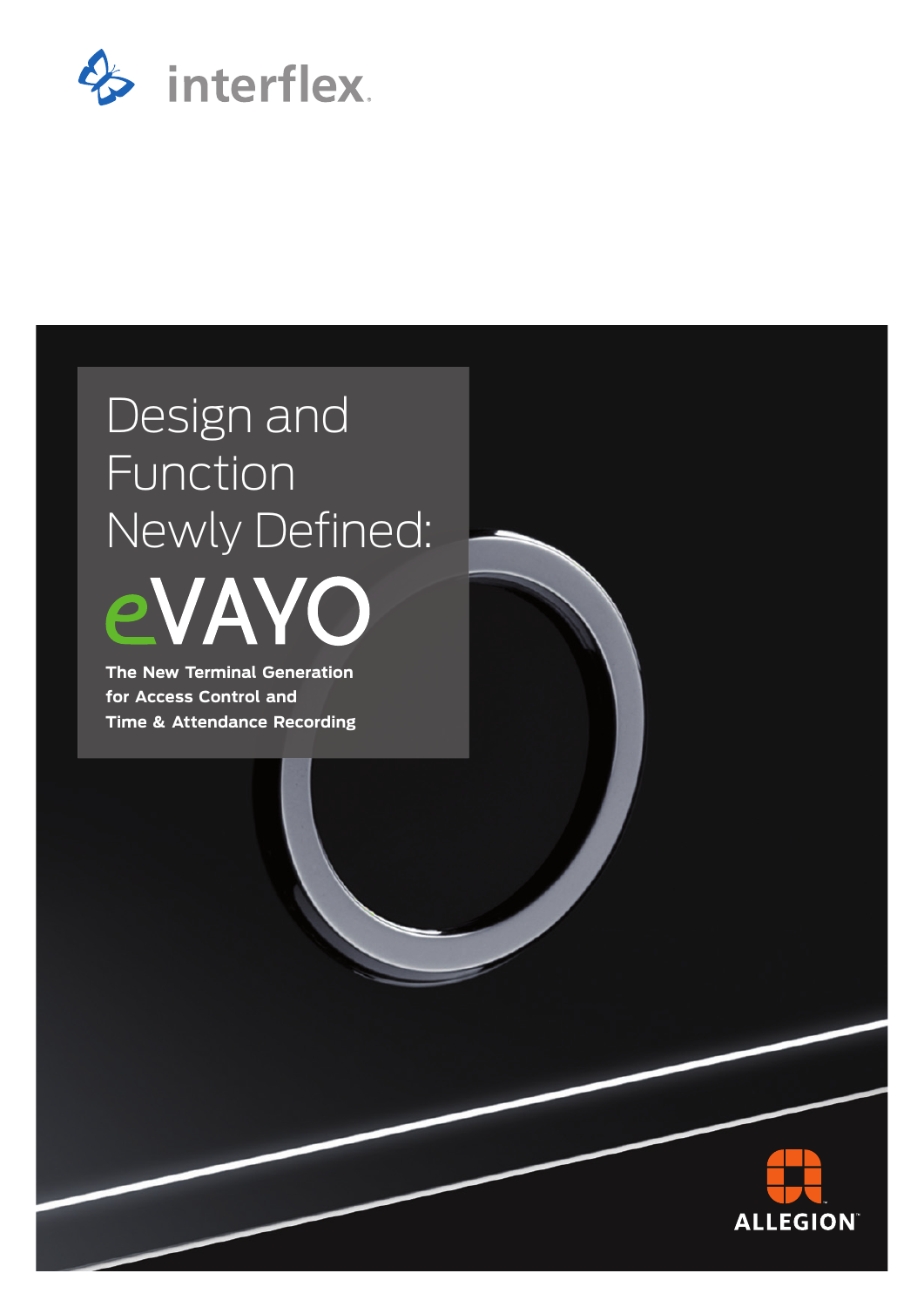### From Idea to Innovation

**Good design is no longer just about design. It is also about function, convenience and style.**

"Ranging and changing love all who live", says an old proverb – for Interflex, too, change is one of the most important principles in business life. That is why we are presenting the new generation of terminals for access control and time & attendance recording under the name eVAYO.

The root word VAYO expresses how variable and flexible the new product family is. Each of the three devices is designed and constructed to fit perfectly, with respect to both function and appearance, in all systems and operating environments – even in the most modern building complexes and structures. And the prefix "e"? Not only does it indicate that these are electronic terminals and door hardware components with a sophisticated and superbly elegant design, it also emphasizes that all devices of this series are unprecedentedly efficient when it comes to energy consumption. Due to a configurable energy-saving mode, the readers are, for example, only active during main office hours, and even then only when they are used. If the terminals are not used, they switch off automatically and "wake up" again only when someone approaches. This reduces energy consumption up to 50 percent compared to the previous generation. A strong argument for customers who value sustainability in their systems.

eVAYO

### **Intuitive, Award-Winning Design**

Users can operate the interfaces intuitively without much instruction: Displays and functions are clear and aesthetic. The first product of the new design family, the electronic door fitting PegaSys Office, has already won the international red dot award: product design 2012.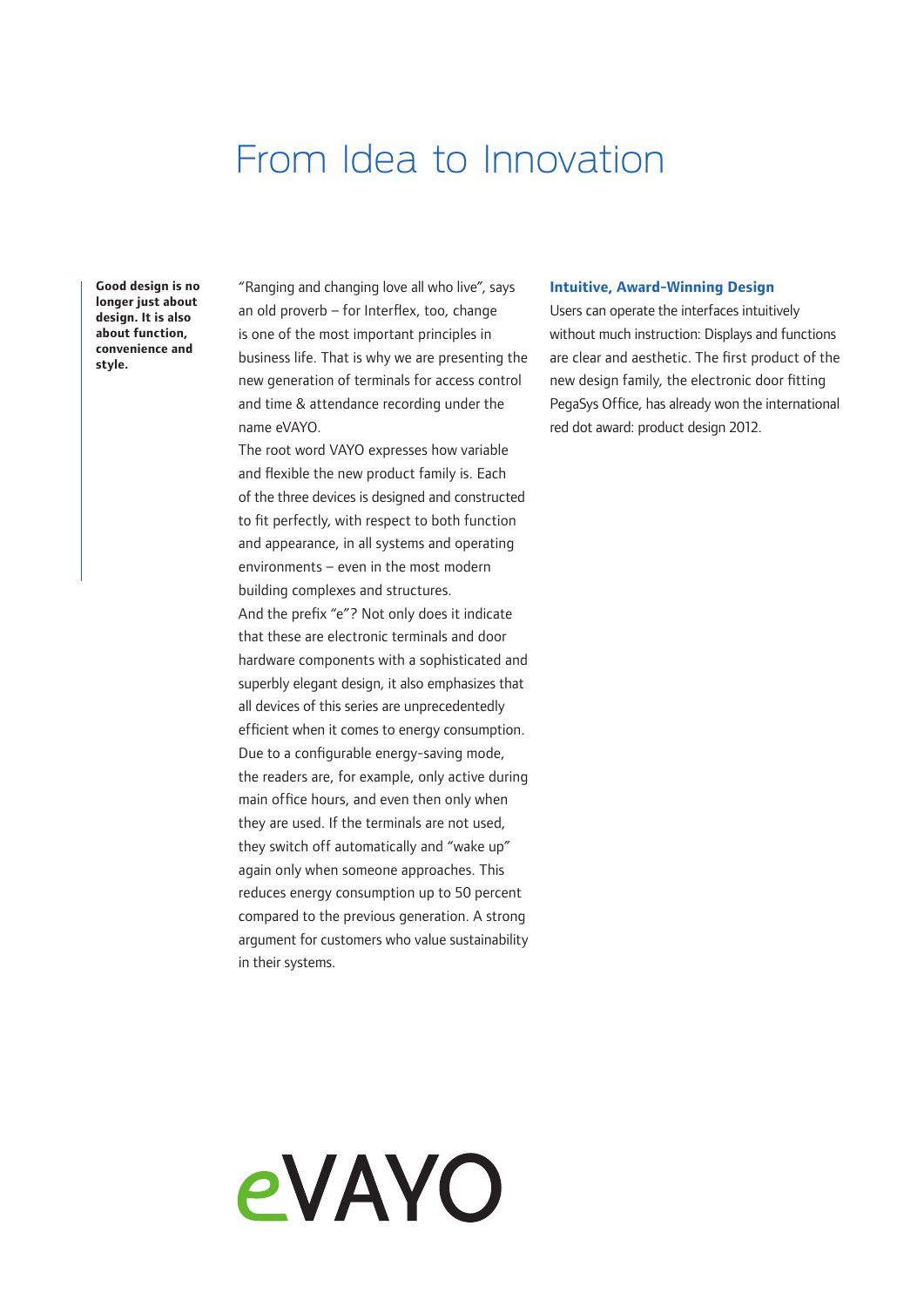## Terminal IF-5735 – State-of-the-Art Time & Attendance Recording

The time & attendance recording terminal boasts a contemporary, sleek style and can be operated quite easily and intuitively. Besides recording and displaying IN and OUT bookings, the terminal can also be used to record company-external assignments.

- The touch display allows user-friendly operation and displays employee data.
- Due to its small dimensions, the device can be easily adapted to different environments.
- Especially sustainable and efficient through energy-saving mode, low energy consumption and adjustable sleep mode.

The IF-5735 terminal can be integrated into a 10/100 MB Ethernet network. Power can be supplied via Power over Ethernet with no problem. This saves costs for a separate power supply. Alternatively, of course, power can be supplied via 18V low-voltage.

The large touch display is especially convincing with its simple user interface and direct user feedback.

All bookings are transferred to the host system in real-time. Optionally, it is also possible to control and monitor doors, for example.

The terminal is equipped with a proximity sensor. If it is not needed, it switches to sleep mode. When someone approaches, the terminal "wakes up" and is immediately ready for use. The terminals are available in black and white.



#### **Terminal IF-5735 - Innovations tailored to the needs of the user**

#### **Features**

- Reads from currently-used RF identification media
- Records time data, such as e.g. IN bookings or absence reasons
- Displays accounts that are calculated by the IF-6020/IF-6040 system or made accessible via the interface of an SAP system
- Saves person records, day and week programs
- Takes over functions of the time management/ access control program during offline operation and checks the booking authorization during identification
- Checks and stores employee bookings, messages and events
- Writes offline data (NetworkOnCard) onto the credential
- Controls relays



Terminal IF-5735 in white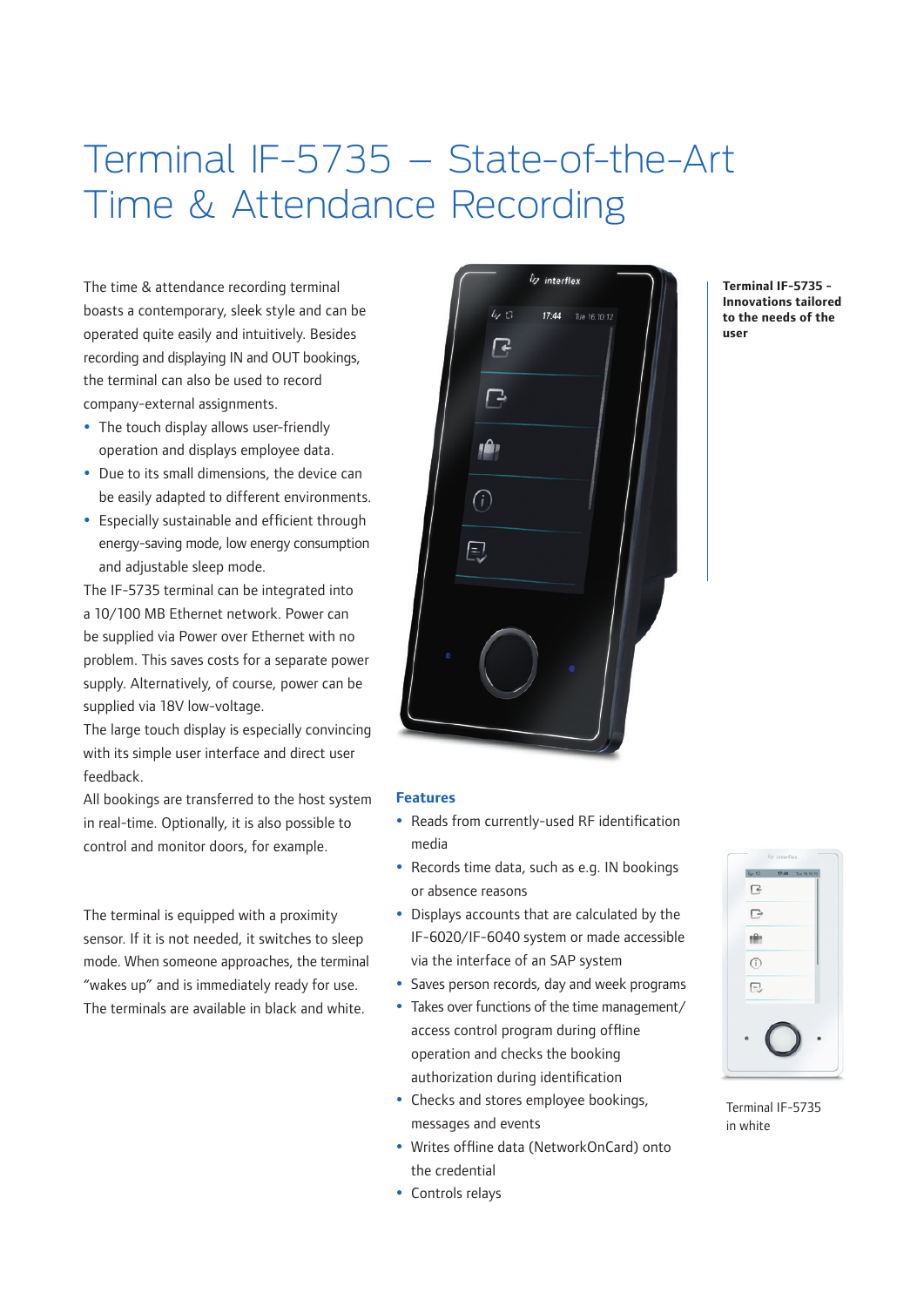### IF-800 Terminals – A New Generation for Access Control

**Access control terminals with perfect flexibility for today's building structures and security requirements**

The new design generation of access readers looks great in its outfit of state-of-the-art, high-quality materials such as glass. Simple and elegant, the IF-800 access control reader fits perfectly in any environment or architecture.

- A ring shows users how and where to use their corporate credential.
- The illuminated outline indicates whether a booking was successful or not.
- Especially sustainable and efficient through energy-saving mode, low energy consumption and adjustable sleep mode.

What is more, the new access solution is compatible with existing installations. Slave terminals of the series IF-800 have been specifically designed to meet the requirements of access control and person identification. They enable access for authorized people, door status monitoring and monitoring of sensors (locks, barriers, doors).

The new lighting concept allows for an intuitive user interface and provides clear user feedback. In addition, the devices can operate in energysaving mode and thus consume less than 50% of the energy required by previous models.

The cover panels are available in black and white. Via DIP switches on the reader electronics, the LEDs can be adapted to any panel color and environment.

The reader electronics is preferably installed in an unsecured area directly next to a locking device and connected to the I/O controller (included in the delivery) via a cable of up to 100 meters in length. This prevents unauthorized access even if the reader is damaged, e.g. due to a short circuit.





Access control terminal in white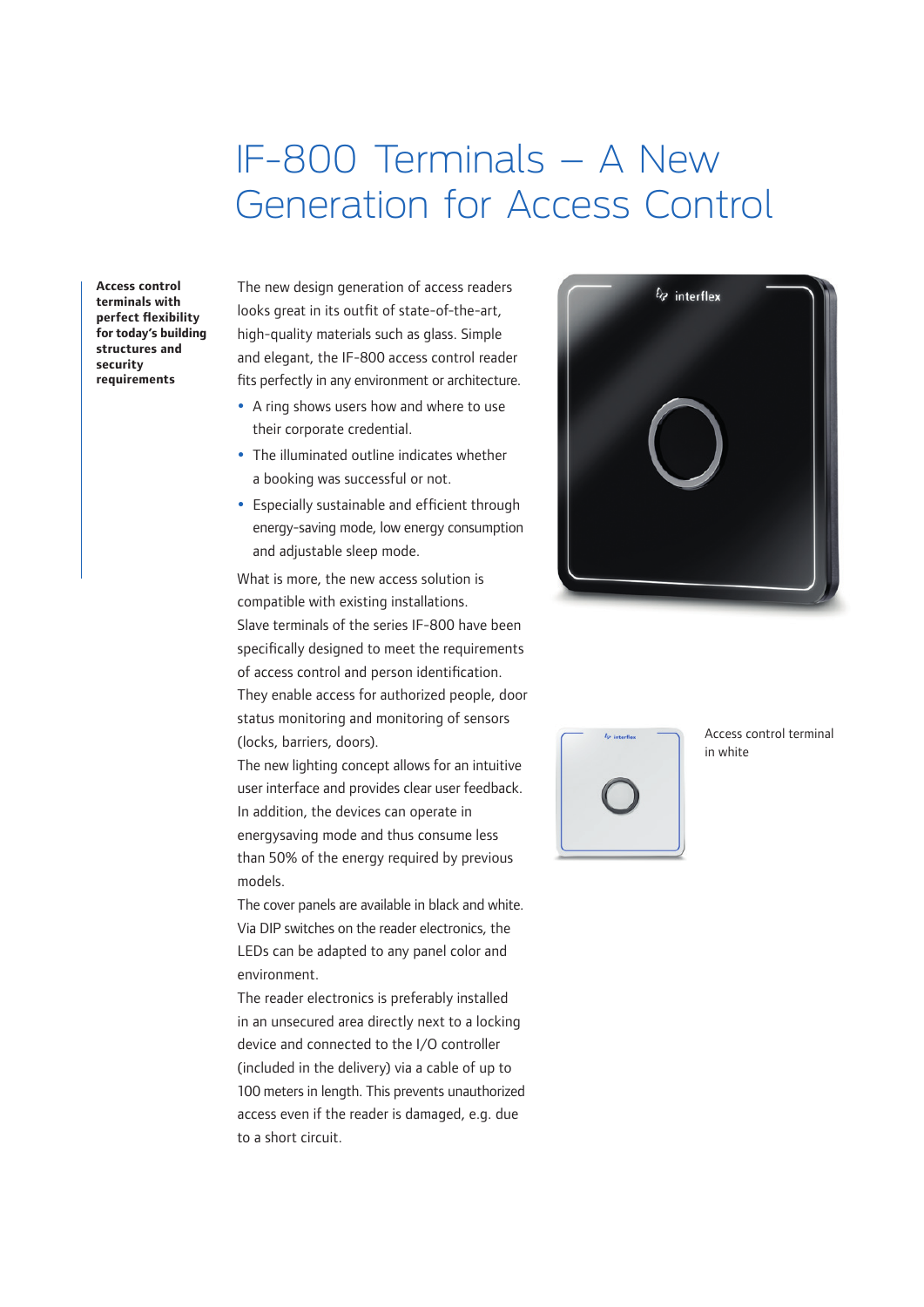The slave terminals can be connected to and operated on a terminal controller or a master terminal. They allow for flexible integration into new and existing environments. Identification is carried out via RFID media. In conjunction with a controller or a master terminal, the terminals are capable of writing NetworkOnCard authorizations for offline terminals.

#### **Features**

- Multi-functional, powerful and user-friendly terminals for contactless identification via cards, key tags or wrist watches with transponders.
- Read range up to 4 cm.
- Reliable reading function due to integrated Mifare Classic, Mifare DESFire, Mifare DESFire EV1 or LEGIC Prime and LEGIC Advant technology.
- Easy integration into Interflex software platforms.
- LED display for indicating standby mode: unauthorized and authorized use.
- Door monitoring with alarm signal.
- Warning buzzer.
- Monitoring and control of blocking elements (door relays, turnstiles, etc.).
- 1 door opening relay.
- 2 monitoring inputs.

**The new lighting concept allows for an intuitive user interface and provides clear user feedback**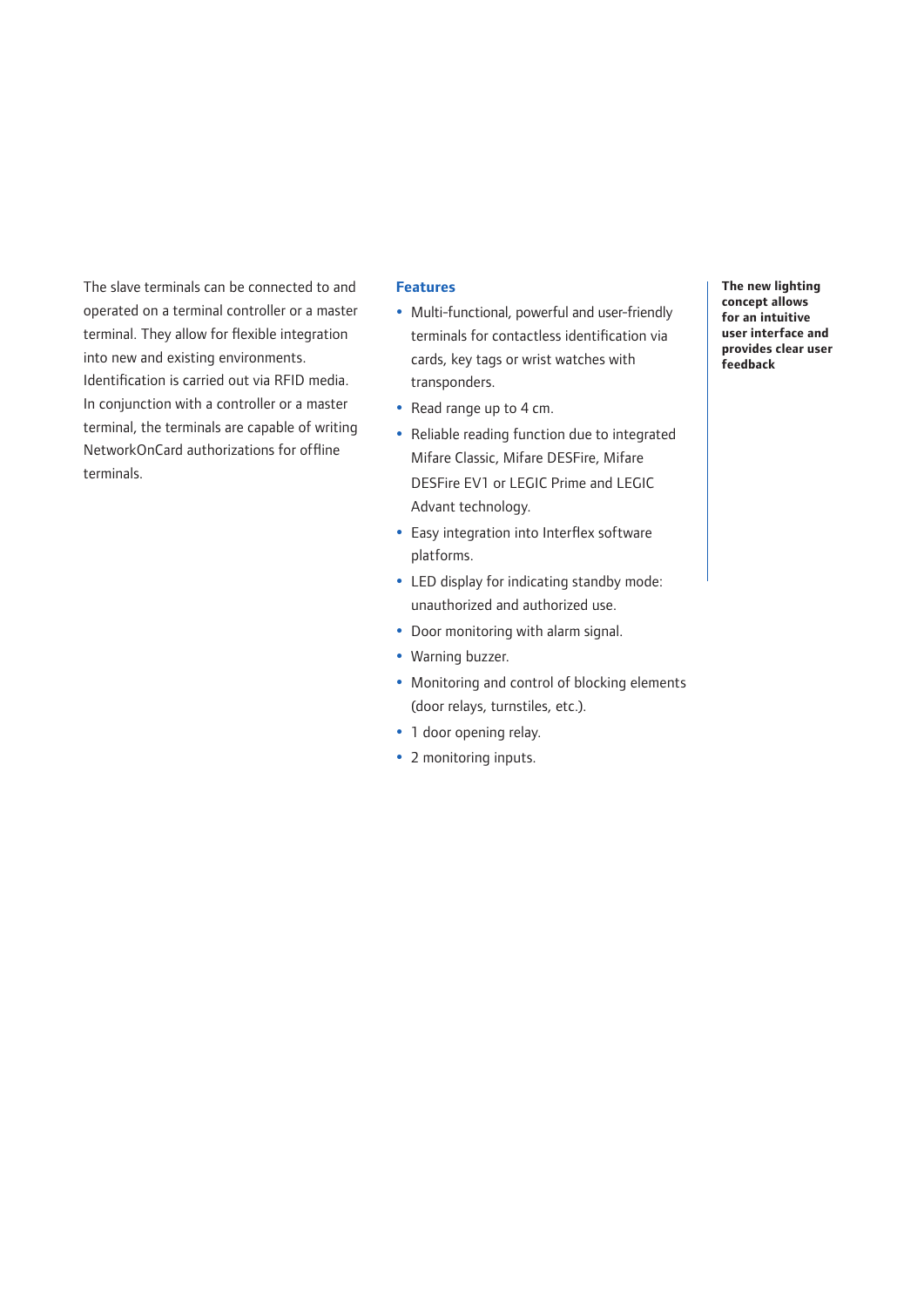### Simply Secure: The New PegaSys Office Door Fitting

**PegaSys Office door fittings - The perfect extension of online access control**

With its award-winning design (red dot design award 2012), the PegaSys offline access control system fits perfectly in any modern architecture or environment.

- Sophisticated, timeless design using high-quality materials
- Simple, fast installation
- Blind cover for the mechanical cylinder and keyhole cover available; existing cylinder can be used without impairment
- Energy efficiency through shutdown when not in use
- Audible low battery alert
- No power or other cables required
- System compatible with existing credentials (LEGIC, Mifare)

PegaSys Office door fittings are the perfect addition to an online access control system for area-wide electronic locking of doors. Even without installing cables or carrying out other structural measures, you benefit from the security and convenience of an electronic access control solution based on an RFID credential. You simply mount the electronic door hardware on existing doors. The PegaSys Office door fitting consists of an interior and an exterior component that match each other perfectly. The scope of delivery includes two handles, the electronic unit including battery and the credential reading unit. Mifare Classic, Mifare DESFire, Mifare DESFire EV1, LEGIC® Prime and LEGIC® Advant reading technologies are available. A mechanical lock cylinder can be mounted in parallel. Furthermore, it is also possible to

continue using the existing mechanical cylinder. In this case, the cylinder hole is covered by a cap. This cap can be removed only by being destroyed, so use of the mechanical cylinder will not go undetected. Data transfer is carried

out via NetworkOnCard®. Online devices write authorizations onto the credential. The credential is checked for existing access authorizations when read by the PegaSys Office door fitting. At the same time, PegaSys Office door hardware status data (e.g. low battery status) is written onto the credential and transferred via an online terminal to the higher-ranking system the next time a booking is carried out. NetworkOnCard® thus combines online components and offline access control. The advantage of this solution is cost-effective, flexible integration of areas, which so far have been excluded from comprehensive access control for technical or financial reasons, into the existing security architecture. Each PegaSys Office door fitting can be configured individually. So, for example, one door fitting can be automatically switched open from 8 a.m. to 4 p.m. for public access, and another can be configured to open only via a booking with an authorized credential. Authorizations can thus be loaded into the door hardware and diagnostic data can be retrieved.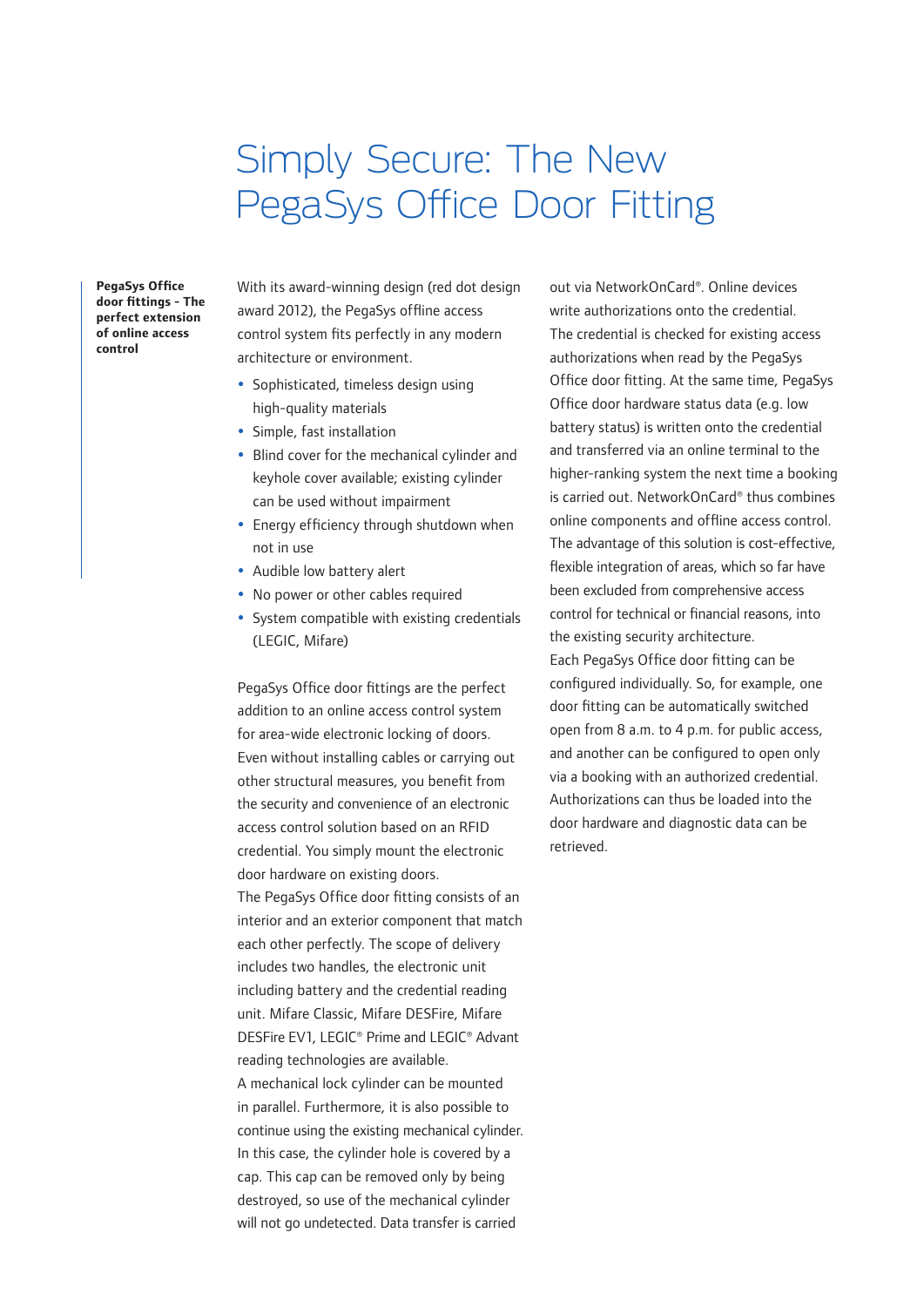### **Features**

- Coupling mechanism with "Lockbox" turning technology, cast metal housing, suitable for both left and right closing doors.
- Quick and easy battery replacement through snap-in battery compartment. Different designs for fittings with or without mechanical cylinder.
- Audible low-battery alert (deactivatable).
- Emergency opening possible if locking cylinder is mounted in parallel.
- Modular design, all components can easily be exchanged.
- Activation sensor, insensitive to light.
- Fully automatic adjustment and switchover to daylight saving time.
- Person-related single or permanent opening.
- Automatic time-controlled locking of all permanently unlocked doors.
- NetworkOnCard® all authorizations stored on credential.
- Permanent battery status monitoring.
- Freely adjustable door open time.

### **Object Settings**

PegaSys Office is suitable for a wide array of doors. Door lists are available for project planning (dimensions, stop, design of handle, etc.).



reddot design award winner 2012



**High Security Convenience Through the Combination of Online Components and Offline Access Control via NetworkOnCard® Technology**



PegaSys Office fitting in white